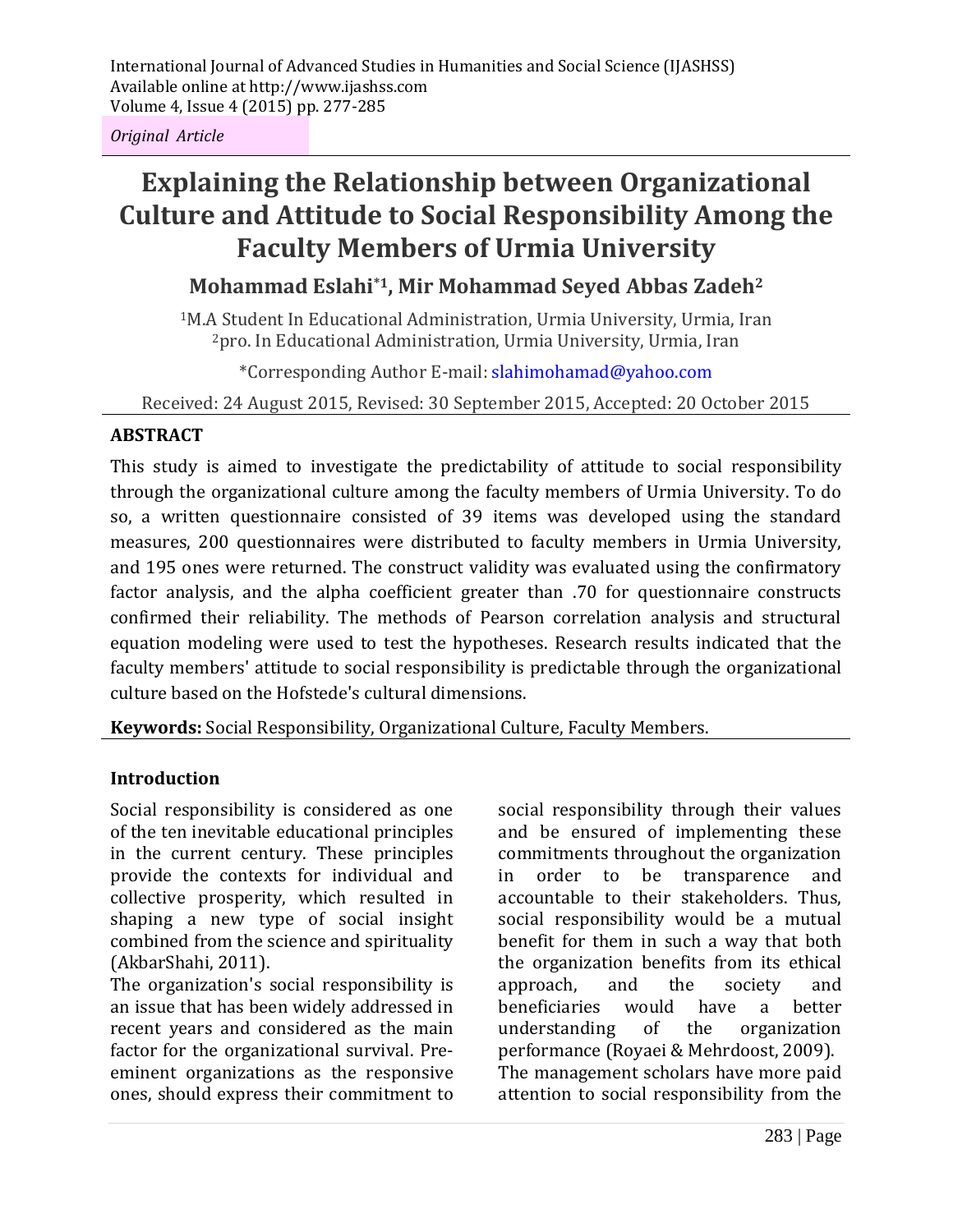1950s. All the organizations that only were in the thought of profit and loss, paid their attention to beyond the resources under public and similar organizations pressure. It is obvious that the organizations' activities have a considerable impact on their external environment, which cannot be ignored. Social responsibility moves in line with the social benefits. Social responsibility means that the organizations activities should be in such a way that not to harm the society, and if it occurred, be obliged to compensate. In other words, the organizations should not be isolated form their external environments, but also should be considered as a part of a whole i.e. society, and their objectives and activities should be in line with the society welfare.

Nowadays, the managers should act in a manner that is acceptable to society and consistent to its values. The organizations that cannot adapt to this matter would not be successful. Peter Drucker who is of the management pundits says that the private organizations should accept their social role and duties in order to be legitimate and survived in the environment.

This role results from this accepted principle: each person is responsible of his/her behaviors, and should compensate if harms the others intentionally or unintentionally. The organizations also are not exempt from this issue should be responsible to their unfavorable social impacts (Moshabbaki & Khalili, 2010).

## **Social responsibility model of Dennison**

Denison has suggested some principles in the field of social responsibility. Although this model is designed for the managers of supply chain, is generalizable to public organizations. These principles are as follows:

**Society**: try to advantage creating for society as well as to encourage the organizations in line with the society benefits

**Environment**: encouraging the organizations in order to create a response mechanism to environment so that the environment's confusion and frustration be eliminated and the organization's position to inflation, unemployment, and poverty rates is cleared

**Ethics**: creating an ethical charter for the organization and try to implement its ethical principles

**Financial responsibility**: responsibility to financial properties of people who have invested in the organization, and responsibility to national wealth in huge public organizations (Denison, 2000)

People in all the societies have values in their life. Studies and researches relating to human values indicate the importance of these factors in shaping and altering people behaviors, thoughts, emotions, and even mental health. Value as a social phenomenon, have had an important role in humans life from the time of shaping primary societies so far. According to Webber, human life is comprised of a series of choices through which the people create a value system. Values are a basis for the peoples' acts and insights and have an important role in choosing and doing social acts and behaviors (Ghanbari et al., 2010).

Organizational culture describes a part of the organization's internal environment, which is a combination of commitments. beliefs, and common values between the organizational members and is used to lead the employees in order to do their duties. In fact, organizational culture is a potential system of social controlling beside the formal control system. Social control system is an informal system encompassing informal acts and emotions. Many patterns, Models, and frameworks have been offered by researchers in order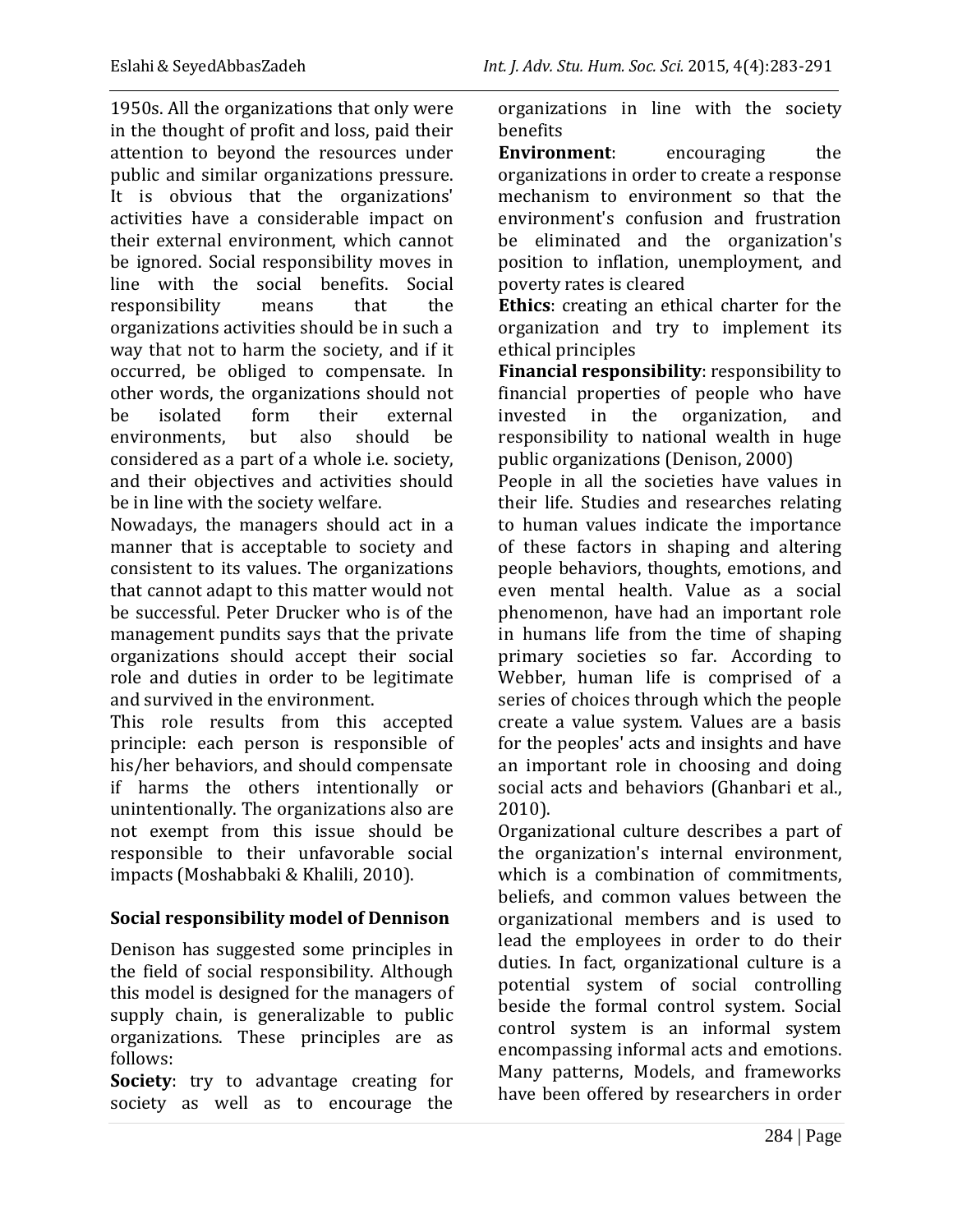to study the organizational culture. For example, Shein believes that the organizational culture is comprised of two types of features: obvious and non-obvious features. Obvious features mean the organizational uniforms, behavioral patterns, regulations, stories, myths, language, and meetings, and non-obvious layer mean the organizational members' common values, norms, beliefs, and propositions (Javaheri & KowsarNeshan, 2009).

Hofstede has also considered the organizational culture in the four dimensions of masculinity vs. femininity, individualism vs. collectivism, ambiguity tolerance and uncertainty, and power distance (Hofstede, 1997). Hofstede's cultural dimensions are of the most important patterns, which are considered in researches relating to organizational culture (Amani et al., 2011).

**Masculinity vs. femininity**: refers to the person's belief about the difference of sexual roles in society. In masculine societies, peoples believe that the roles of men and women should be distinct. In these types of societies, men are expected to be hardy and aggressive and emphasize the financial success. Women are also expected to be modest and sensitive and emphasize the quality of life. However, in feminine societies people believes the unity of sexual roles (Hofstede, 1997). It means that both the men and women are expected to accent the interpersonal relationships, quality of life, help to others, and less emphasize to own needs (Hofstede, 1997).

**Individualism vs. collectivism**: refers to the relationship between a person and a set of persons in a society. In individualist societies, people have loose relationships with others, and people are expected to pay attention to their personal favorites. However, in collectivism societies, people have near relationships with the society members, accept the group's values and beliefs, and follow the collective favorites (Hofstede, 1997).

**Ambiguity tolerance and uncertainty**: refers to this fact that how people face with unknown aspects of the future and find the ambiguous situations dangerous. These types of cultures are concern about the future and prevent the risks by preventing procedures such as religion, rules, social patterns, and written and unwritten roles. In contrast, those cultures that are confident of the future less prevent the ambiguity (Hofstede, 1980).

**Power distance**: refers to extent to which the less powerful members in organizations (like schools) accept the inequity of power. In societies with a high level of power distance, people accept the mastery more simple than the people who live in societies with a low level of power distance, which considers the people and categories as a value (Hofstede, 1980).

## **Research hypotheses and conceptual model**

Masculinity/femininity affects the attitude to social responsibility of faculty members.

- Individualism/collectivism affects the attitude to social responsibility of faculty members.

- Ambiguity tolerance and uncertainty affects the attitude to social responsibility of faculty members.

- Power distance affects the attitude to social responsibility of faculty members.

With investigation of the relevant literature, research model was developed as follows. This model is a subjective model and a good start point in order to investigate the structural relationships between study variables.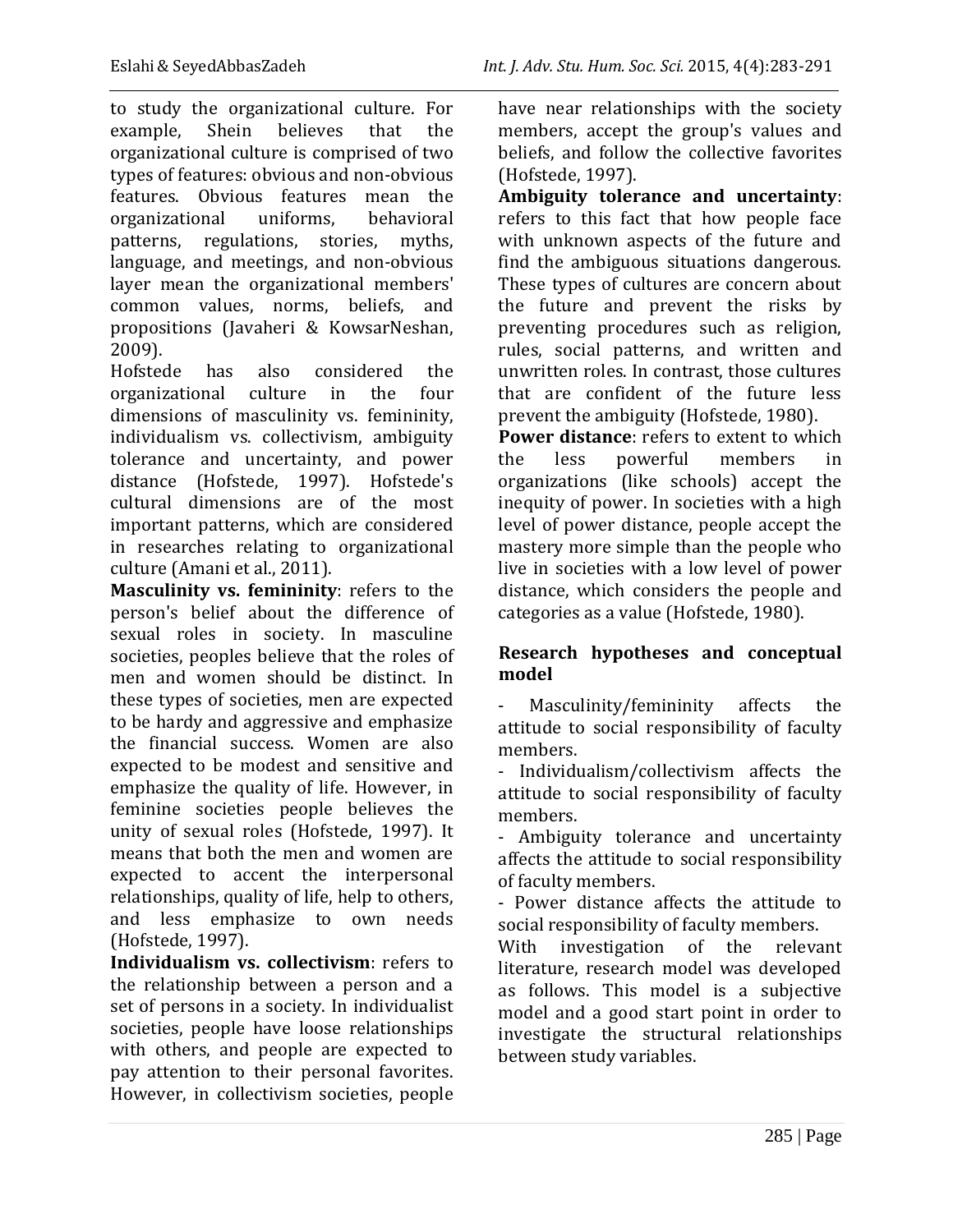

#### Research conceptual model

#### **Materials and Methods**

The current study is applied in terms of objective and survey-causal in terms of method that utilizes the structural equation modeling. Research variables consisted of four dimensions of Hofstede's cultural model i.e. masculinity vs. femininity, individualism vs. collectivism, ambiguity tolerance and uncertainty, and power distance as independent variables and attitude to social responsibility as dependent variable.

The statistical population of this study comprised of faculty members of Urmia University including the professors, associate professors, assistant professors, and mentors in 2012 whose number was 374. The sample was selected with the method of stratified random sampling and using the Cochran formula at the accuracy and confidence level of .95. In this way, the sample size of 188 was determined. It was anticipated that some questionnaires are not returned, so 200 questionnaires were distributed among the faculty members and 195 ones were returned. Finally, 190

well-qualified questionnaires were analyzed.

Given that this research is a field survey in the scope of Urmia University, the questionnaire method was used for data gathering. Research questionnaire is a 39 item standard questionnaire comprised of measures used in valid studies. The faculty members' opinions were gathered in order to adapt the questionnaire with the Iranian cultural condition, and face and content validity of the final questionnaire was confirmed by the management pundits.

#### **Measures**

## **Hofstede's cultural dimensions**

To measure the Hofstede's cultural dimensions, the Akour (2006) questionnaire was used. This questionnaire has been made based the Hofstede's (1980) main questionnaire in order to measure theses dimensions in educational environments. This questionnaire consists of 25 items, which were arranged according to 5-point Likert type scale from  $"1 =$  completely disagree"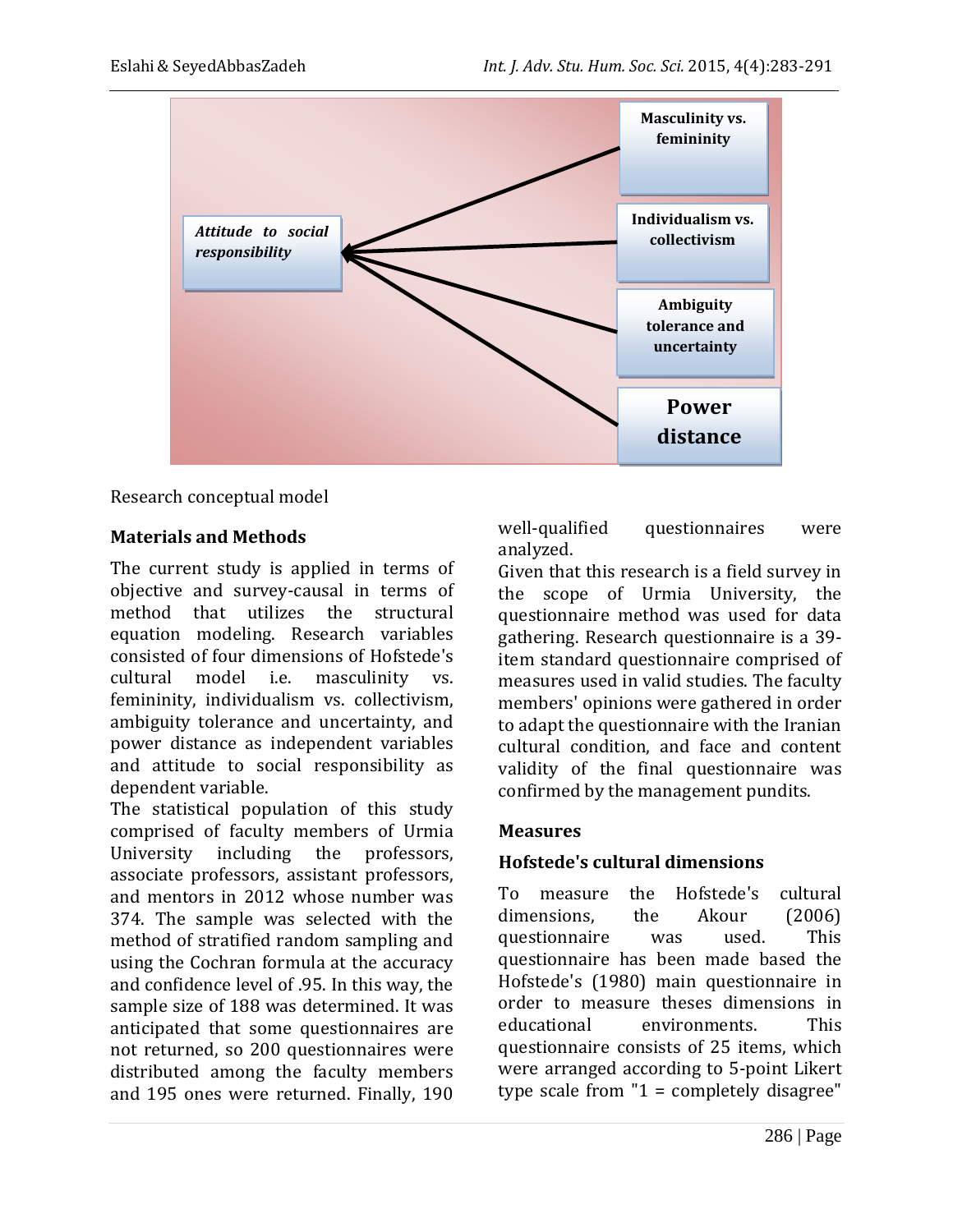to "5 = completely agree". Akour reported the alpha coefficients of .83, 74, .82, and .77 for power distance, ambiguity tolerance, individualism/collectivism, and masculinity/femininity respectively. These values were .87, .82, .71, and .76 for the current study.

### *Attitude to social responsibility*

This measure is developed based upon recent studies (Ford & Mclaughin, 1984; Holmes, 1976). All the 14 items of attitude to social responsibility were asked using a 5-point likert scale arranging from "1 = completely agree" to "5 = completely disagree".

Furthermore, the construct validity of questionnaire was evaluated with confirmatory factor analysis technique using the Amos software. Except for one item from the ambiguity tolerance variable and uncertainty, the other items were loaded to their relevant constructs. Results for confirmatory factor analysis are presented in table 2. It should be noted that all the measures were measured using a 5-point Likert type scale ranging from "completely agree" to "completely disagree". In addition, internal consistencies of used measures were assessed using the Cronbach's alpha coefficients that are reported in table 1. As in can be seen, all the values are greater

than .70, which shows the questionnaire reliability.

After ensuring the data normality, Pearson correlation analysis was done to confirm the significance of correlation between the study variables. Then the structural equation modeling was conducted to validate the non-experimental relationships in the form of multivariable analysis. Thus, the conceptual model of research was conducted in Amos software and all the variables entered the model simultaneously, and tested the hypotheses based on standardized coefficients, pvalues, and t-values.

## **Results**

#### **Demographics' face**

Features of participants were investigated using demographic variables of gender and age. 84.6 percent of respondents were men and 15.4 percent women. The age of 47.4 percent of them were between 30 and 40, 24.4 percent between 40 and 50, 10.3 percent between 50 and 60, and 18 percent higher than 60. Since one of the prerequisites of latent variable approach to structural equation modeling is the existence of correlation between variables, Pearson correlation analysis was conducted. Mean, standard deviation, Cronbach's alpha, and correlation between study variables are reported in table 1.

| <b>Attitude</b><br>to social<br>responsib<br>ility | <b>Power</b><br>distance | Ambiguity<br>tolerance<br>and<br>uncertaint<br>y | Individu Masculi<br>alism vs. nity vs.<br>collectivi feminin<br>sm | ity                                    | standard<br>deviation) SD( | )Mean         | variables                              |
|----------------------------------------------------|--------------------------|--------------------------------------------------|--------------------------------------------------------------------|----------------------------------------|----------------------------|---------------|----------------------------------------|
| $\overline{\phantom{a}}$                           | -                        |                                                  |                                                                    | $(1/\lambda \lambda 9)$                | .787                       | ۳/۹           | Masculinity vs.<br>femininity          |
| $\overline{\phantom{a}}$                           | $\overline{\phantom{a}}$ |                                                  | $(\cdot/\lambda)$ )                                                | $\cdot$ / $9\AA$ <sup>**</sup>         | $\cdot / \circ \cdot$      | $\frac{2}{3}$ | Individualism vs.<br>collectivism      |
| $\overline{\phantom{a}}$                           | $\blacksquare$           | $(\cdot/\lambda\lambda\vee)$                     | $\cdot$ /۴۵۳**                                                     | $\cdot$ / $\Delta \Delta \Lambda^{**}$ | .704                       | 2/7           | Ambiguity tolerance<br>and uncertainty |
|                                                    |                          |                                                  |                                                                    |                                        |                            |               | Page<br>287                            |

|  | Table 1. Mean standard deviation, Cronbach's alpha, and correlations |
|--|----------------------------------------------------------------------|
|--|----------------------------------------------------------------------|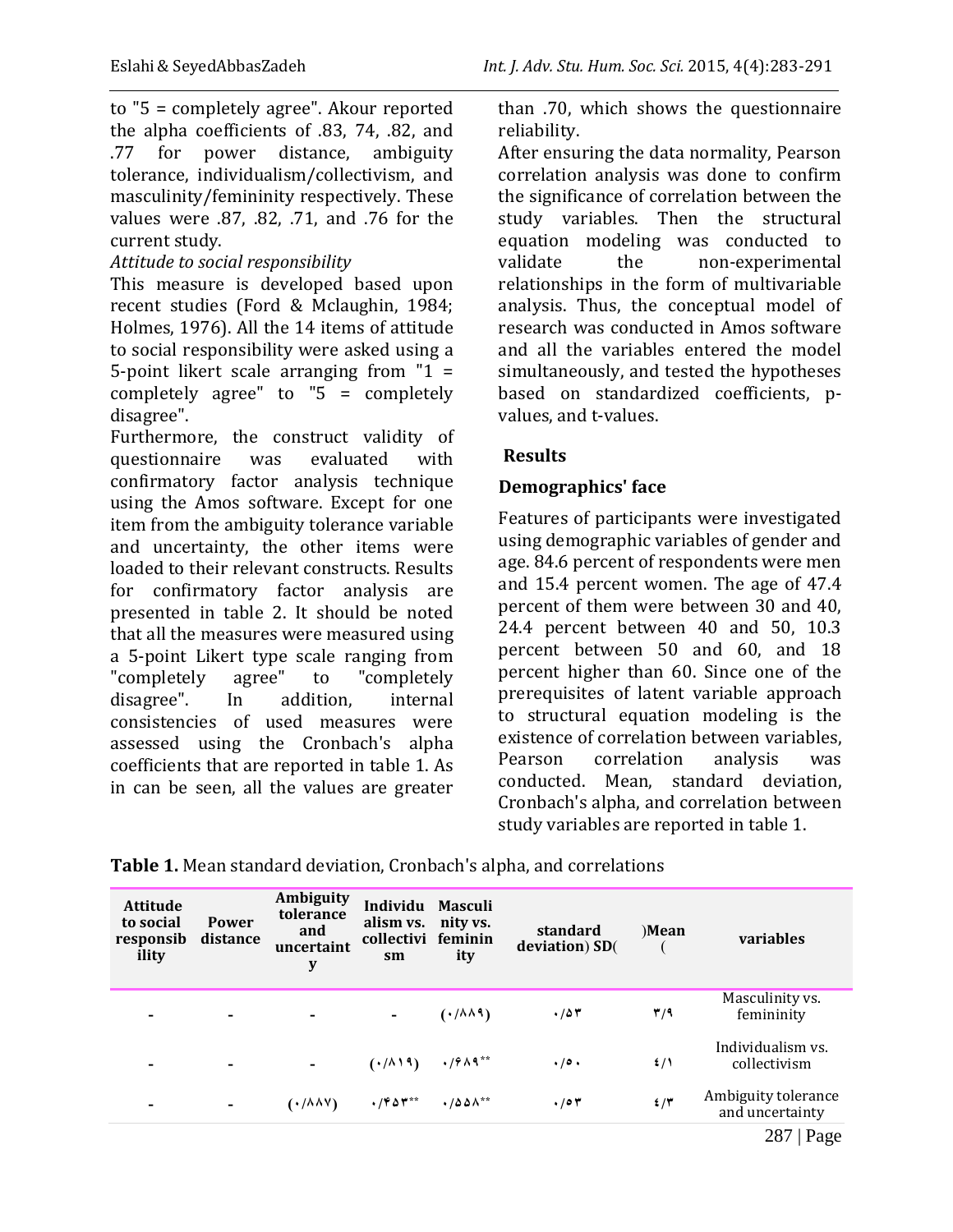| $\sim$                | $(1/\lambda TT)$ | $\cdot$ /541 $^{**}$ | $\cdot$ / $\Delta$ Y $\Delta^{**}$ $\cdot$ / $\theta$ 9 V $^{**}$ | .001 | $\sharp$ /. | Power distance                       |
|-----------------------|------------------|----------------------|-------------------------------------------------------------------|------|-------------|--------------------------------------|
| $(1.19 \cdot \Delta)$ | $\cdot$ /99۳**   | $.7094***$           | ***/99. ./997**                                                   | .125 | 5/1         | Attitude to social<br>responsibility |

\*\* P ≤0.01

Coefficients of this table indicate that the biggest correlation is related to the relationship between the variables of power distance and masculinity/femininity, which its intensity is .697. The smallest coefficient is also related to the relationship between ambiguity tolerance/uncertainty and individualism/collectivism. All the obtained coefficients are positive and acceptable. The means for all the study variables are higher than the average values and the biggest one is related to the variable of ambiguity tolerance/uncertainty.

#### **Hypotheses testing**

As previously mentioned, before conducting the structural equation model, measurement models were evaluated

| <b>Table 2. Results for the CFA models</b> |  |  |  |  |
|--------------------------------------------|--|--|--|--|
|--------------------------------------------|--|--|--|--|

using the confirmatory factor analysis in Amos software. These evaluations were done using the software output indices and significance of the factor loadings for questionnaire items, which its values for the overall CFA model is reported in table 2. Given this fact that the regression weight of ambiguity tolerance/uncertainty in predicting the items number 1, 2, 7, and 9 was not statistically significant at confidence level of .99, these items were excluded from the analyzing process. The basis for the items to be significant is that their significance level is smaller than .05. Results for the confirmatory factor analysis along with the goodness of fit indices for CFA model are reported in table 3. These indices indicate the fitness of measurement models and significant loading of each observed variable into its corresponding latent variable.

| ۲.<br>.597<br>.691<br>۲ ۱<br>.821<br>.725<br>۲۲<br>.625<br>Power distance<br>.722<br>Masculinity<br>۴<br>۲۳<br>.786<br>.641<br>vs. femininity<br>۲۴<br>۵<br>.680<br>.701<br>4<br>۲۵<br>.625<br>.817<br>۲۶<br>٧<br>.420<br>.734<br>۲٧<br>.503<br>.536<br>٨<br>٩<br>۲۸<br>.548 | Factor<br>loading |  |  |  |  |  |
|------------------------------------------------------------------------------------------------------------------------------------------------------------------------------------------------------------------------------------------------------------------------------|-------------------|--|--|--|--|--|
|                                                                                                                                                                                                                                                                              |                   |  |  |  |  |  |
|                                                                                                                                                                                                                                                                              |                   |  |  |  |  |  |
|                                                                                                                                                                                                                                                                              |                   |  |  |  |  |  |
|                                                                                                                                                                                                                                                                              |                   |  |  |  |  |  |
|                                                                                                                                                                                                                                                                              |                   |  |  |  |  |  |
|                                                                                                                                                                                                                                                                              |                   |  |  |  |  |  |
|                                                                                                                                                                                                                                                                              |                   |  |  |  |  |  |
|                                                                                                                                                                                                                                                                              |                   |  |  |  |  |  |
|                                                                                                                                                                                                                                                                              | .619              |  |  |  |  |  |
| ۲۹<br>.732<br>١.<br>Individualism<br>.566                                                                                                                                                                                                                                    |                   |  |  |  |  |  |
| ٣.<br>۱۱<br>.486<br>.787<br>VS.                                                                                                                                                                                                                                              |                   |  |  |  |  |  |
| ۳۱<br>۱۲<br>.691<br>collectivism<br>.480<br>Attitude to social                                                                                                                                                                                                               |                   |  |  |  |  |  |
| ٣٢<br>۱۳<br>.541<br>.651                                                                                                                                                                                                                                                     |                   |  |  |  |  |  |
| responsibility<br>٣٣<br>۱۴<br>.571<br>.533                                                                                                                                                                                                                                   |                   |  |  |  |  |  |
| ٣۴<br>۱۵<br>.625<br>.746                                                                                                                                                                                                                                                     |                   |  |  |  |  |  |
| Ambiguity<br>۱۶<br>۳۵<br>.528<br>.788                                                                                                                                                                                                                                        |                   |  |  |  |  |  |
| tolerance and<br>۳۶<br>١٧<br>.893<br>.570                                                                                                                                                                                                                                    |                   |  |  |  |  |  |
| uncertainty<br>٣٧<br>۱۸<br>.537<br>.839                                                                                                                                                                                                                                      |                   |  |  |  |  |  |
| ۱۹<br>۳۸<br>.505<br>.235                                                                                                                                                                                                                                                     |                   |  |  |  |  |  |
| ۳۹<br>.537                                                                                                                                                                                                                                                                   |                   |  |  |  |  |  |
| $\chi$ 2(119) = 311.48, $\chi$ 2/df = 2.61, CFI = 0.91, TLI = 0.86, IFI = 0.88, NFI = 0.87, RMR =<br>$0.081$ , RMSEA= $0.10$ , Non-significant Items at $p<0.05$ (two-tailed)                                                                                                |                   |  |  |  |  |  |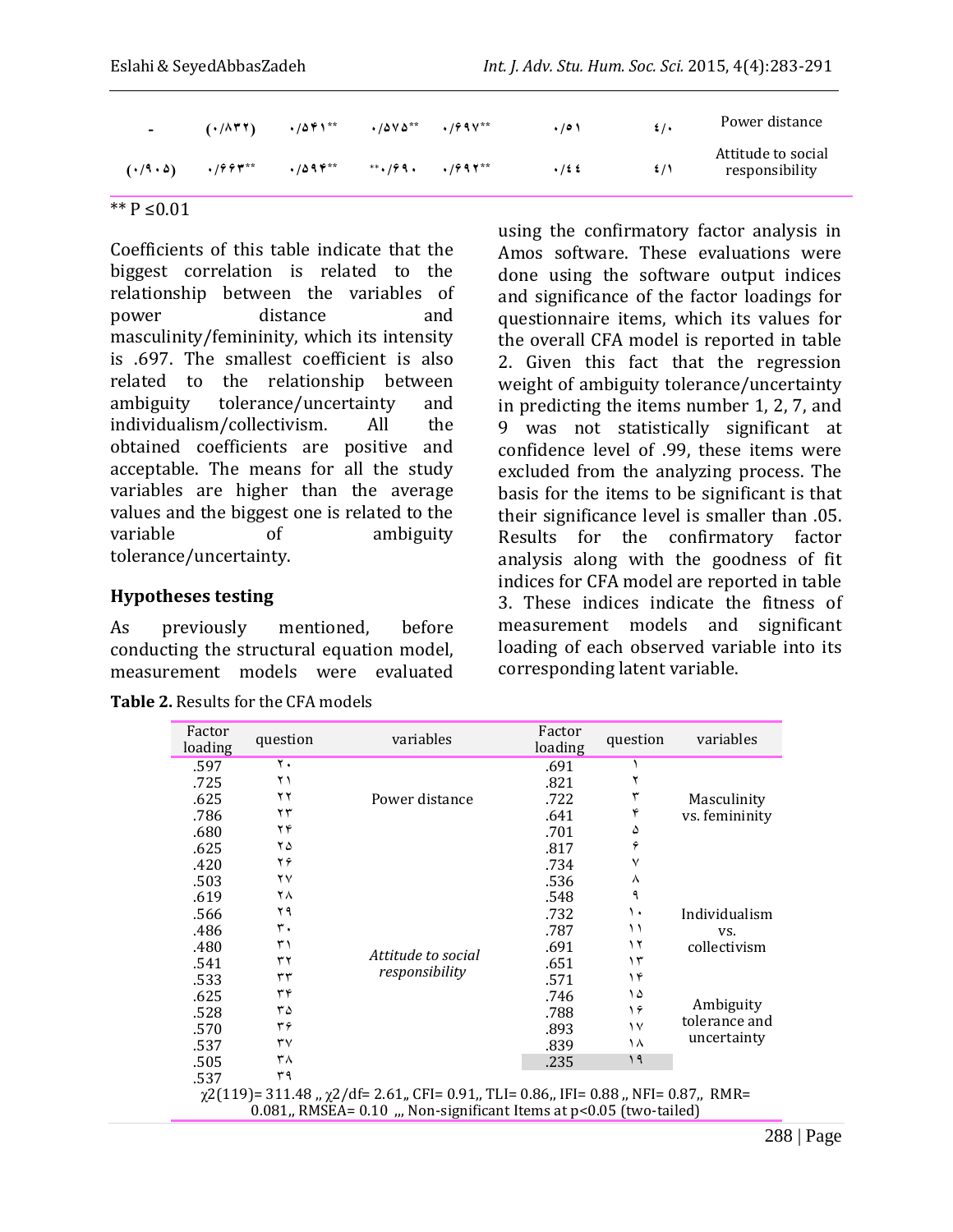After evaluating the measurement models, research structural model was investigated and the hypotheses were tested. Model fit indices indicate its satisfactory fit to data, which are shown in table 2 along with the standardized path coefficients and regression weights for variables' dimensions. According to existing references, it is needed for Chisquare to be insignificant, its ratio to degree of freedom smaller than 3, normed fit index, comparative fit index, and goodness-of-fit index greater than .90, root mean squared residual smaller than .09, and root mean squared error of approximation smaller than .05. For the study fitted model, these values are 935.696, 2.17, .93, .91, .94, .05, and .07 respectively. All the indices are better than the critical values, which indicate the goodness of fit for structural model.

Results for the structural equation modeling indicated that all the hypotheses were confirmed. A hypothesis is confirmed when the significance level for its regression weight is smaller than .05. The strongest relationship is related to the effect of masculinity/femininity on attitude to social responsibility  $(\beta = .43)$ , and the weakest one is related to the effect of individualism/collectivism on attitude to social responsibility  $(\beta = .31)$ . Furthermore, the values for squared multiple correlation indicate that about 52.5 percent of variance for attitude to social responsibility can be explained in the accepted model. In general, all the hypotheses were confirmed which the summary for hypotheses testing is presented in table 3.



**Figure 2.** Structural model along with the standardized betas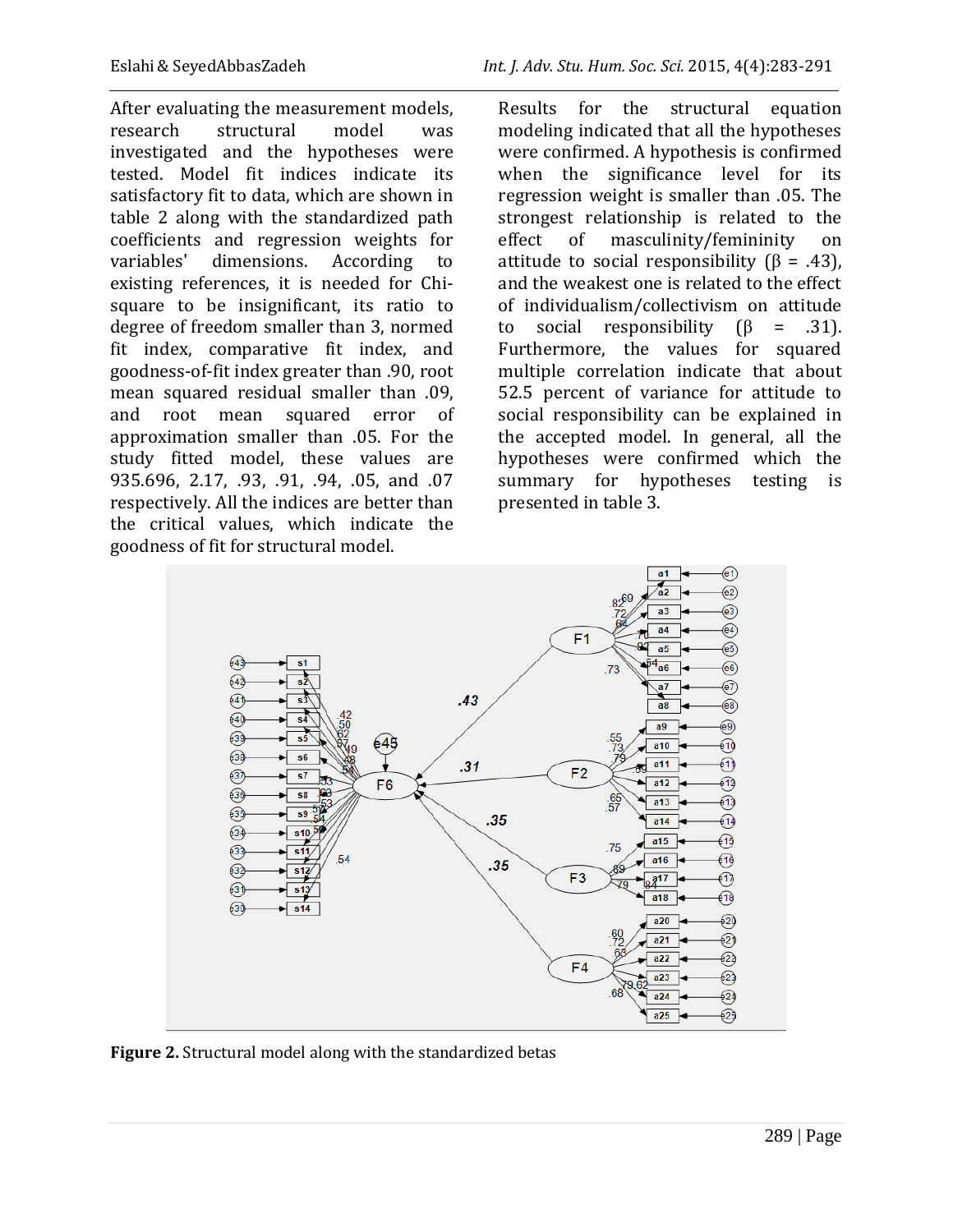| sig                       |             | <b>Hypotheses / Relation</b>                                                          |
|---------------------------|-------------|---------------------------------------------------------------------------------------|
| $\cdot/\cdot\cdot\cdot$   | 0/41        | Attitude to social responsibility $\leftarrow$ Masculinity vs. femininity             |
| $\cdot/\cdot\cdot\cdot$   | $\cdot$ /۳) | Attitude to social responsibility $\leftarrow$ Individualism vs.<br>collectivism      |
| $\cdot$ / $\cdot$ $\cdot$ | $\cdot$ /۳۰ | Attitude to social responsibility $\leftarrow$ Ambiguity tolerance and<br>uncertainty |
| $\cdot$ / $\cdot$ $\cdot$ | $\cdot$ /۳۰ | Attitude to social responsibility ← Power distance                                    |

| Table 3. Summary for the hypotheses testing |  |  |
|---------------------------------------------|--|--|
|                                             |  |  |

 $\chi^2$  (104) = 241.16;  $\chi^2$ /df = 2.31 CFI= 0.93; TLI= 0.90; IFI= 0.94; NFI= 0.90 RMR= 0.09; RMSEA= 0.09

#### **Discussion and conclusion**

This study is investigated the relationship between the organizational culture based on the Hofstede's cultural dimensions and attitude to social responsibility among the faculty members of Urmia University. First, Pearson correlation analysis was done, which its results indicated that all the correlations were significant. Results for correlation analysis indicate the positive and significant correlation between the organizational culture and attitude to social responsibility. In addition, it should be noted that the study results is consistent with Greenberg, J & Baron, (2000) and Denison (2000). Then, the study hypotheses were tested using the structural equation modeling and all the hypotheses were confirmed. In line with these findings, several studies have investigated the effect of organizational culture on the organization's social responsibility. For example, Holowzki (2002) and Koene (2002) suggested that the effect of a rich and employee-oriented organizational culture on the organization's social responsibility is more than the effect of a job-oriented leadership. However, few studies can be found relating to how it affects the organization's social responsibility and its affective factors. This study was to investigate the effect of organizational culture dimensions

on the organization's social responsibility in cultural context of Iranian culture.

Given the pundits' opinions relating to efficiency of the cultural values and their impact on positive and negative attitude to social responsibility, the current study propose that the organizations should participate their employees in the organizational procedures rather than predetermined organizational rules and regulations. The organizations' managers should consider the well-being of employees, society, environment, assigned tasks, and train these values to their employees in order to internalize it in the organizational culture. According to pundits, the employees cannot be expected to do responsible behaviors without training responsibility.

#### **References**

AkbarShahi, M.R. (2011). Investigating the mechanisms to improve the social responsibility and implementing it in the urban services organizations with the approach of ISO 26000. Master thesis, University of Tehran. (In Persian)

Amani, J., Gholamali, M., ezhe'ei, J., Khezri, A. (2011). Investigating the relationships between cultural values and individual variables using the computer among the